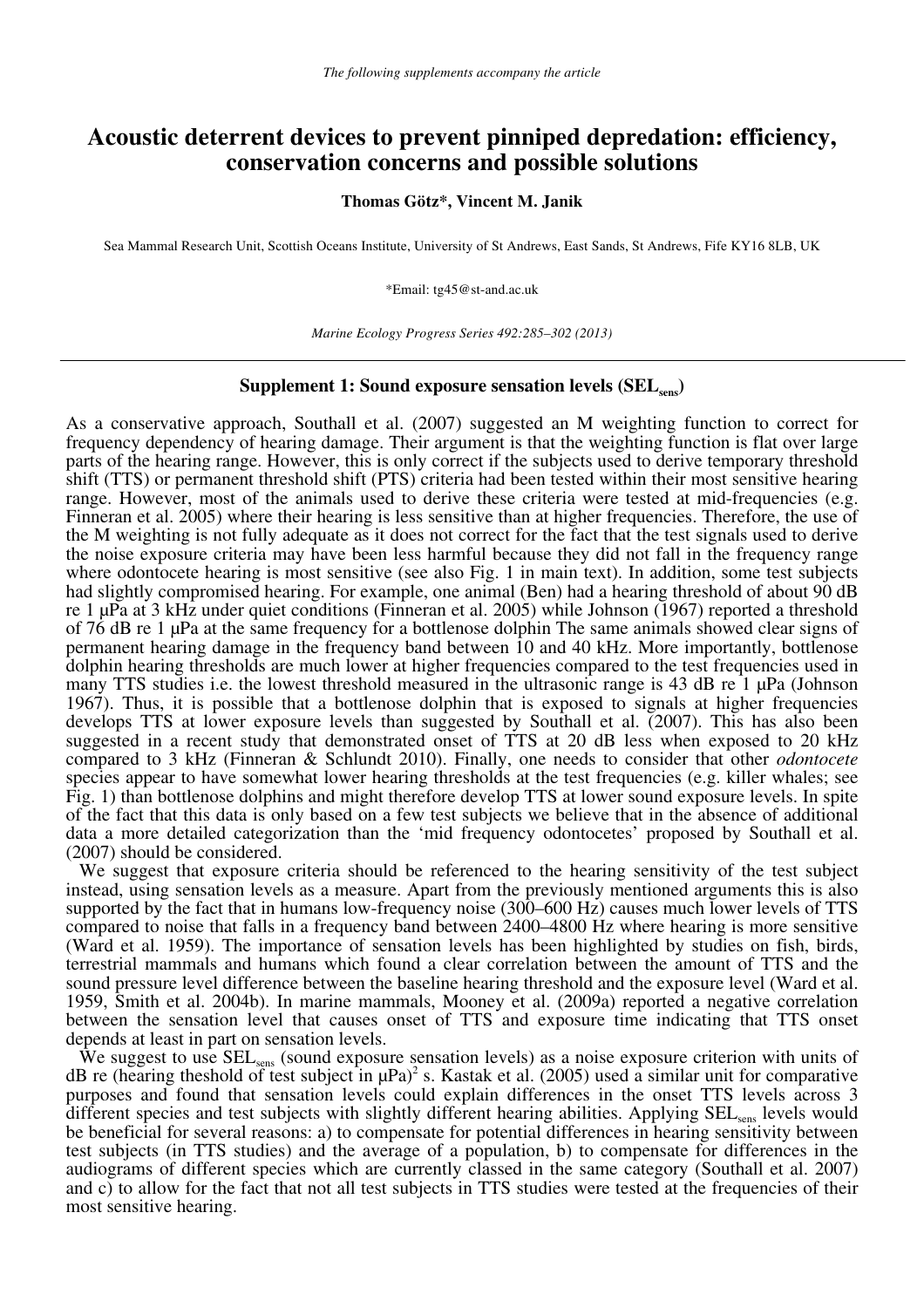SEL<sub>sens</sub> levels are a combination of 2 different concepts, the sound exposure level and the sensation level. Sound exposure levels (SEL) can be calculated by the following simplified equation (see Madsen 2005)

$$
SEL = SPL_{rms} + 10log_{10}(t)
$$

where SPL<sub>rms</sub> is the root mean square (rms) sound pressure level of the signal the animal is exposed to and t is the exposure time of the signal. The sound pressure level is defined as

$$
SPL = 20 \cdot \log(p/p_0)
$$

where p is the sound pressure of the signal and  $p_0$  is the reference sound pressure underwater of 1  $\mu$ Pa.

For the SEL<sub>sens</sub> level we suggest to replace the reference sound pressure level  $p_0$  with the pressure  $p_h$ which is the pressure at the hearing threshold for the frequency of the sound and to use the received level  $p_{exp}$  at the receiver so that  $SEL_{sens}$  is

$$
SEL_{\text{sens}} = [20 \cdot \log(p_{\text{exp}}/p_h)] + 10\log(t)
$$

Given the logarithmic nature of the dB scale the values obtained from this calculation are numerically identical to simply subtracting the hearing threshold (in SPL) from the sound exposure level that marks onset of TTS. We did not consider the duration of the test signals used to measure auditory thresholds in these calculations since there is no evidence that hearing thresholds (in contrast to TTS) depend crucially on the duration of test signal as long as the test signal exceeded the integration time of the auditory system (Au 1993).  $SEL<sub>sens</sub>$  can be used to arrive at (a) a noise exposure criterion that marks onset of TTS for untested species by assuming TTS occur at similar sensation levels in different species, (b) a noise exposure criterion for a signal that falls in an untested frequency range where the hearing threshold is known and (c) a noise exposure criterion for animals of the same species with lower hearing thresholds than the test subjects in which TTS was measured. This can be done by inserting the hearing threshold of the respective species into the 'sensation level-sound exposure levels' equation which is numerically identical to simply adding the new hearing threshold to the  $SEL<sub>sens</sub>$  criterion.

Finally, we also included a review of predictions that are based on extrapolation from humans (Taylor et al. 1997). While we are aware that researchers generally tend to call for caution when extrapolating information from human data (e.g. Southall et al. 2007) we believe that they should be mentioned for  $\bar{3}$ reasons. First, there is a complete lack of data on how hearing damage develops in marine mammals as a result of exposure to noise for several months or years at moderate received levels. Second, in spite of the fact that some marine mammals have specific adaptations to aquatic hearing there is currently little evidence that the basic functioning of the cochlea is fundamentally different from terrestrial mammals. A closer look at the TTS data does in fact reveal that *odontocetes* do not seem to have a much larger dynamic range than humans. For example, Finneran et al. (2005) proposed that 1 s exposure to 195 dB re 1 μPa would cause onset of TTS. This value is only 110 dB above the hearing threshold of the test subject (approx. 85 dB re 1 μPa) and would therefore fall in the same order of magnitude as in humans. Third, we believe that comparisons to terrestrial mammals are helpful to understand the general problems raised in this review (see 'The problem of loudness perception' section). This can help to sharpen research questions and direct future research more towards answering conservation-related questions based on general biological concepts rather than specific ideas prominent within marine mammal biology.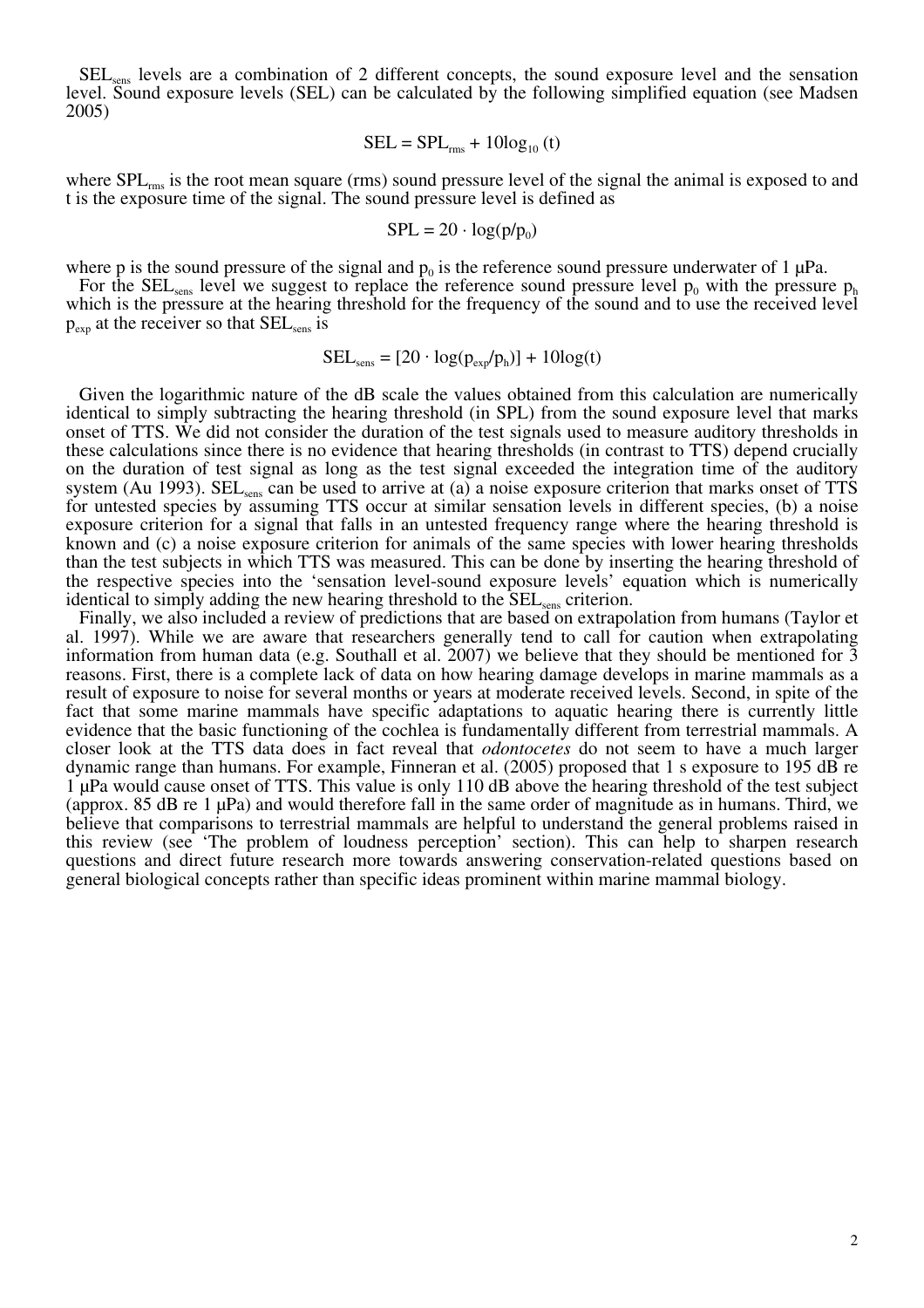### **Supplement 2: Calculation of the zones for hearing damage**

### **General considerations**

In the following sections we try to answer the question whether acoustic deterrent devices (ADDs) are likely to cause hearing damage in marine mammals using current physiological data. Such an attempt inevitably requires a variety of different assumptions to be made. In order to predict impact zones, sound propagation needs to be modelled, which can be difficult in shallow water habitats. Shapiro et al. (2009) measured sound propagation in a range of ADDs and showed that that there can be considerable variation in received levels (up to 15 dB) at locations separated by less than a metre. Shapiro et al. (2009) conclude that this challenges the concept of concentric impact zones and animals might not be able to show a directional avoidance response. However, one also needs to consider that there is empirical evidence for both directed avoidance behaviour (Johnson 2002) and directed approach responses (Mate & Harvey 1987) in marine mammals living in shallow water habitats. Also, Shapiro et al. (2009) found that on average received levels dropped with increasing distance and received levels tended to be lower than predicted by spherical spreading. We therefore believe that in the absence of sufficient data using a simple spherical spreading model will provide a reasonably conservative approach.

As previously mentioned the 'equal energy hypothesis' has recently been challenged by a study that showed that disproportionally higher SELs are required to cause TTS when exposure times are short (Mooney et al. 2009a,b). Similarly, Finneran et al. (2010a) showed that while TTS can be predicted by using sound exposure levels for short exposure time a better fit to the empirical data can be achieved by applying a more complicated model that treats exposure time and sound pressure level as independent variables. In spite of these recent advances in our understanding of TTS we feel that data on TTS models is still scarce and we therefore based the following analysis on simple SELs as initially suggested by Southall et al. (2007).

Another aspect which needs to be taken into account is that commercial ADDs differ remarkably in their pulse emission patterns, pulse lengths, duty cycles and source levels. Furthermore, some companies have produced various models which differ in their emission patterns or offer user-selectable duty cycles. To take these differences into account we calculated impact zones for the effects caused by 2 different cumulative sound exposure levels: 203 dB re 1  $\mu$ Pa<sup>2</sup> s and 221.6 dB re 1  $\mu$ Pa<sup>2</sup> s. These 2 SEL reflect continuous exposure to a level of 193 re 1  $\mu$ Pa (SL of the Ace-Aquatec & ~Airmar) for 10 s and 12 min respectively. The actual exposure times needed to reach these cumulative SELs when exposed to ADDs are much larger because of quiet periods between emissions and the short duration of pulses within a pulse train (emission). Therefore, we calculated, for each device the 'effective duty cycle' i.e. the time during which a sound is actually produced taking intervals between pulses and emissions as well as pulse lengths into account. This 'effective duty cycle' is different from the 'emission duty cycle' mentioned in Table 1 which refers to the time during which a pulse train or emission is produced. The effective duty cycle was then used to calculate how long each device will have to operate at its given source level to reach this cumulative SEL. This exposure time was calculated as

$$
Time [s] = \frac{10^{\left[\frac{SEL-SL}{10}\right]}}{dc}
$$

where SEL is the sound exposure level, SL the source level of the device and dc the effective duty cycle as a fraction of  $1 (=100\%)$ .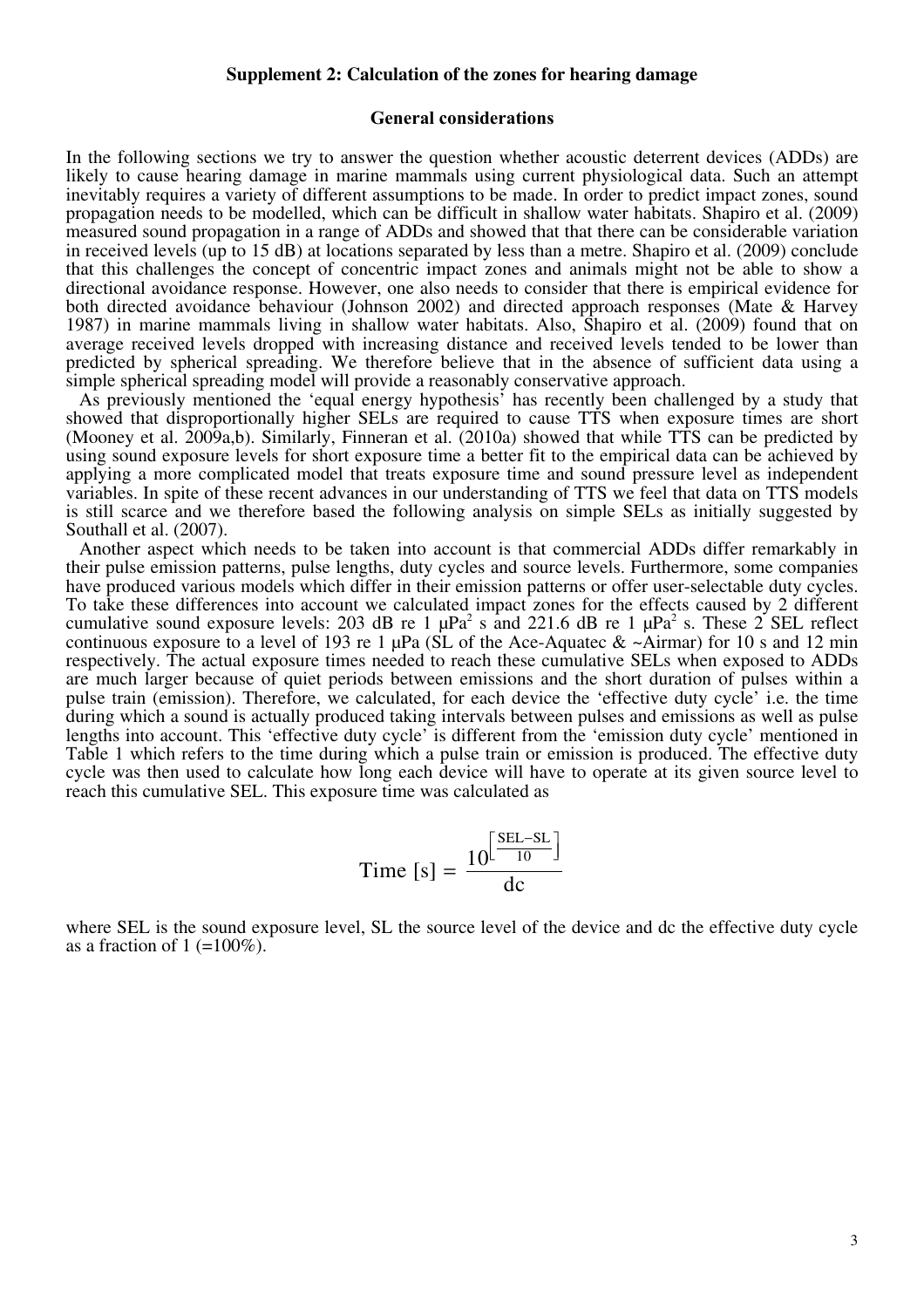The following average numbers (derived from the information provided in Table 1) were used in this calculation:

|                 | Source level<br>(dB re $1 \mu$ Pa) rms | Average<br>pulse<br>length<br>(ms) | Average pulse<br>interval within<br>emission | <b>Emission</b> duty<br>cycle (% time<br>emission) | Effective<br>duty cycle:<br>$%$ time<br>sound) |
|-----------------|----------------------------------------|------------------------------------|----------------------------------------------|----------------------------------------------------|------------------------------------------------|
| Ace-<br>Aquatec | 193                                    | $8.65$ ms                          | $40.85$ ms                                   | 10%<br>30% (3 transd.)                             | $2.11\%$ ,<br>10.58%                           |
| Airmar          | 192 & 198                              | $1.4 \text{ ms}$                   | $40 \text{ ms}$                              | 50%<br>200% (4 transd.)                            | 1.75%<br>$7\%$                                 |
| Lofitech        | 182                                    | $500 \text{ ms}$                   | NA (no trains)                               | $12\%, 25\%$                                       | $12\%, 25\%$                                   |
| Terecos         | 178                                    | 4100 ms                            | <b>NA</b><br>(continuous)                    | 11%                                                | 11%                                            |

## **Marine mammals: temporary threshold shifts (SEL 203 dB re 1 Pa<sup>2</sup> s)**

Mooney et al. (2009b) showed that a bottlenose dolphin exposed to series of 500 ms long double pulses (sonar pings) only developed TTS at sound exposure levels (SEL) of 214 dB re 1  $\mu$ Pa<sup>2</sup> s. Finneran et al.  $(2005)$  reported levels of around 195 dB re 1  $\mu$ Pa<sup>2</sup> s to be sufficient to cause TTS when the animals were exposed to pulses of 1–8 s duration. Currently available seal scarers produce either pulse trains or continuous emissions of an overall length from 0.5–20 s (see Table 1). Using Finneran et al. (2005) TTS criterion of 195 dB re 1  $\mu$ Pa<sup>2</sup> s and assuming exposure to noise from an ADD reflecting a cumulative SEL of 203 dB re 1  $\mu$ Pa<sup>2</sup> s the difference between the sound exposure level causing onset of TTS and the sound exposure level of the ADD would be 8 dB. Assuming spherical spreading, TTS in bottlenose dolphins would be caused at about 2.5 m distance from a device. However, data on harbour porpoises suggested that SELs as low as 164 dB re 1  $\mu$ Pa<sup>2</sup> s can cause TTS (Lucke et al. 2009). The signals tested by Lucke et al. (2009) were short transients with broad spectra with most energy below the most sensitive hearing range of the harbour porpoise. Assuming spherical spreading, absorption losses of about 0.7 dB per km for a 10 kHz signal (Fisher & Simmons, 1977, 12°C water temperature) and ADD noise reflecting a cumulative SEL of 203 dB re 1  $\mu$ Pa<sup>2</sup> s, TTS would be caused in porpoise closer than around 89 m to the transducer.

As we argue in Supplement 1 there is a possibility that TTS maybe caused at lower SELs at frequencies where hearing is more sensitive (see Supplement 1 for justification of the calculations). We therefore provide alternative impact zones based on an approach that takes the hearing sensitivity of the test subject from which TTS data was derived and the hearing threshold of the target species within the respective frequency band into account ('sound exposure sensation levels (SEL<sub>sens</sub>), see Supplement 1 for justification of the calculations). This approach seems justified given that TTS is caused by lower sound pressure levels in a frequency range where dolphin hearing is more sensitive (Finneran & Schlundt 2010). Studies on odontocetes generally found SELs between 193 and 214 dB re 1  $\mu$ Pa<sup>2</sup> s to cause mild to moderate but fully recoverable TTS (Finneran et al. 2000, Schlundt et al. 2000, Finneran et al. 2002, Nachtigall et al. 2004, Finneran et al. 2005, Mooney et al. 2009 a,b, Finneran et al. 2010a,b). Finneran et al. (2005) suggested an onset-TTS criterion of 195 re 1  $\mu$ Pa<sup>2</sup> s while the test subjects hearing threshold was between 80 dB re 1 μPa (rms) and 90 dB re 1 μPa (rms) at the exposure frequency under quiet conditions (see Fig. 3 in Finneran et al. 2005). Mooney et al. (2009a) found an onset of TTS at an SEL of 198 dB re 1  $\mu$ Pa<sup>2</sup> s for exposures in the range of 2min. Their subjects' hearing threshold was about 95 dB re 1 μPa (rms) at the test frequencies. Summarising these data we find that  $SEL<sub>sens</sub>$  levels between 100– 130 dB re re (hearing threshold in  $\mu$ Pa)<sup>2</sup> s are likely to result in onset of TTS. We therefore used an average value of 115 dB re (hearing threshold in  $\mu$ Pa)<sup>2</sup> s for the following calculations. The sound exposure levels re 1  $\mu$ Pa<sup>2</sup> s that cause onset of TTS can then be calculated by adding the most sensitive hearing threshold in dB re 1 μPa within the relevant frequency range (10–35 kHz). These hearing thresholds were 37 dB re 1 μPa (rms) for the harbour porpoise (Kastelein et al. 2002), 43 dB re 1 μPa (rms) for the bottlenose dolphins (Johnson 1967), and 30 dB re 1  $\mu$ Pa (rms) for killer whales (Hall & Johnson 1971). The respective onset-TTS sound exposure levels would then be 152 dB re 1  $\mu$ Pa<sup>2</sup> s for the harbour porpoise, 158 dB re 1  $\mu$ Pa<sup>2</sup> s for the bottlenose dolphin, and 145 dB re 1  $\mu$ Pa<sup>2</sup> s for the killer whale. Assuming spherical spreading and absorption loss of 0.7 dB per km (Fisher & Simmons, 1977, for a 10 kHz signal), exposure to a 10 s continuous ADD signal of 10 kHz at 193 dB re 1  $\mu$ Pa (rms) (SEL =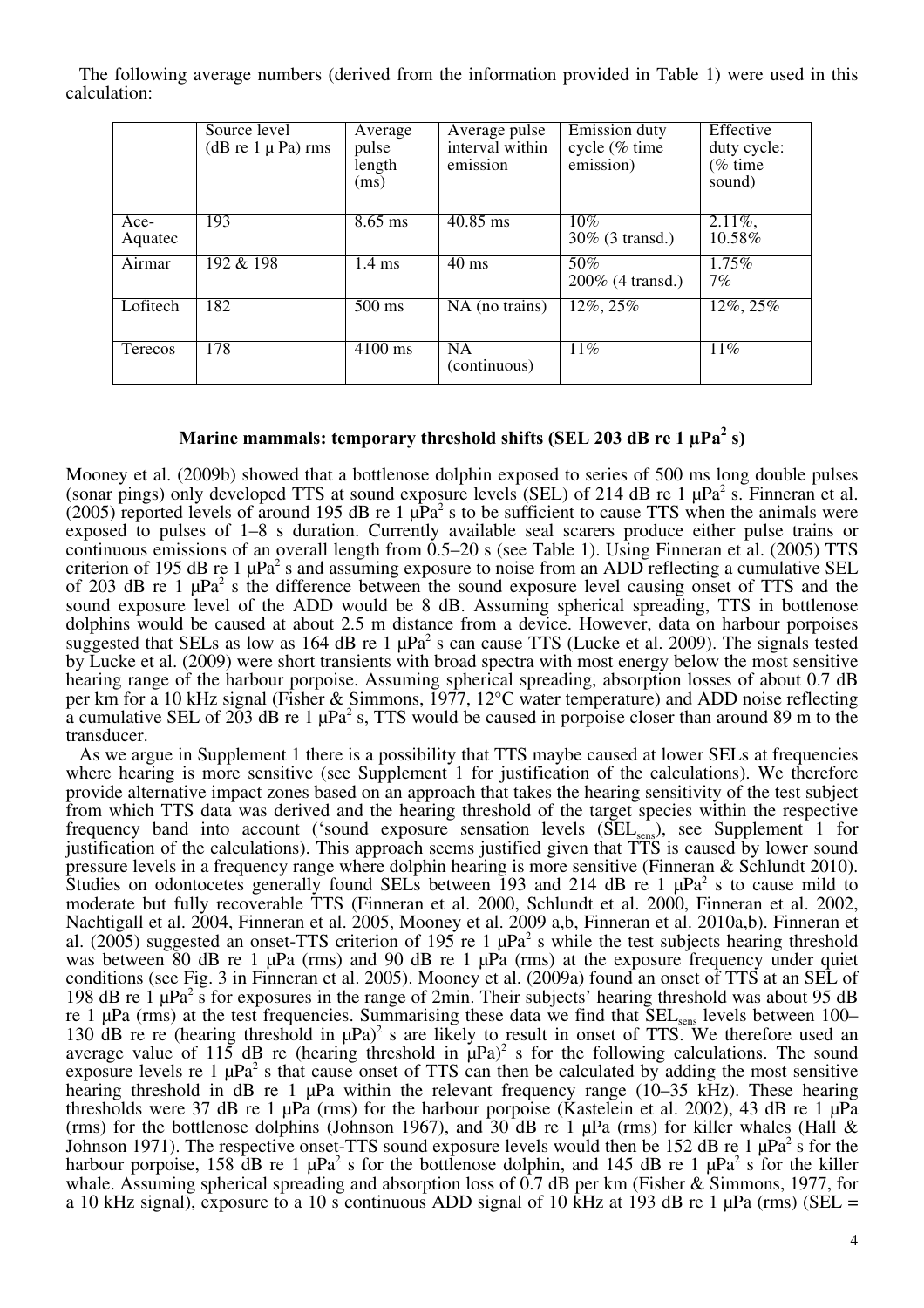203 dB re 1  $\mu$ Pa<sup>2</sup> s) would therefore result in TTS zones of 345 m for the harbour porpoises, 175 m for the bottlenose dolphins and over 748 m for killer whales.

The lowest SEL causing TTS in a pinniped was found to be 183 dB re 1  $\mu$ Pa<sup>2</sup> s for the harbour seal (Kastak et al. 2005). Assuming spherical spreading in the vicinity of the device temporary threshold shifts in a harbour seal would occur up to a distance of 10 m from the seal scarer. In the harbour seal, SEL has been measured directly at 1–4 kHz (Kastak et al. 2005). Since this was in the most sensitive hearing range of the species (see Kastelein et al. 2009) and since the harbour seal audiogram is flat over a large frequency range (Kastelein et al. 2009) referencing the directly measured sound exposure level to the auditory threshold in the frequency range where ADDs operate would not change the results. Therefore, no SEL<sub>sens</sub> calculations were carried for the pinnipeds.

### **Marine mammals: permanent threshold shift (PTS)**

The noise exposure criteria published by Southall et al. (2007) would suggest permanent injury in most *odontocetes* at SELs of 198 dB re 1  $\mu$ Pa<sup>2</sup> s for multiple pulses and 215 dB re 1  $\mu$ Pa<sup>2</sup> s for continuous noise. As most seal scarers emit pulse trains (e.g. Airmar; see Table 1) we used the criterion for multiple pulses for our calculations. When calculating impact zones based on the same assumptions mentioned in the previous section this would mean that a cumulative sound exposure levels of  $203$  dB re 1  $\mu$ Pa<sup>2</sup> s would only cause hearing damage in *odontocetes* if an animal is closer than 2m to the sound source. Exposure to a cumulative sound exposure level of 221.6 dB re 1  $\mu$ Pa<sup>2</sup> s would result in an impact zone for *odontocetes* of up to 15 m.

Lucke et al. (2009) found that onset of TTS in harbour porpoises may occur at sound exposure levels of 164 dB re 1  $\mu$ Pa<sup>2</sup> s. Data on humans showed that threshold shifts of about 40 dB are correlated with an increase of the exposure level by approximately 20 dB (Ward et al. 1958). Therefore, one might attempt to derive at a noise exposure criterion for PTS by adding 20 dB to the onset TTS criterion (see Southall et al. 2007). Based on the assumption that permanent hearing damage may occur at levels 20 dB higher than those that cause onset of TTS permanent hearing would occur at SELs of 184 dB re 1  $\mu$ Pa<sup>2</sup> s. Assuming spherical spreading and previously mentioned absorption losses (0.7 dB/km), exposure to a cumulative SEL of 203 re 1  $\mu$ Pa<sup>2</sup> s would be only sufficient to damage hearing at distances of up to 9 m. However, exposure to ADD noise reflecting a cumulative SEL of  $221.6$  dB re 1  $\mu$ Pa<sup>2</sup> s would result in a damage zone of 76 m.

Alternatively, one might try to calculate damage zones using the SEL<sub>sens</sub> approach (Supplement 1). If we add the 20 dB increase in SPL needed to cause 40 dB TTS to the SEL<sub>sens</sub> that causes onset TTS in bottlenose dolphins (115 dB re (hearing threshold in  $\mu$ Pa)<sup>2</sup> s), then permanent threshold shifts would occur at 135 dB re (hearing threshold in  $\mu$ Pa)<sup>2</sup> s. The auditory thresholds of the respective species are 37 dB re 1 μPa for the harbour porpoise (Kastelein et al. 2002), 43 dB re 1 μPa for the bottlenose dolphins (Johnson 1967), and 30 dB re 1 μPa for killer whales (Hall & Johnson 1971). Inserting these thresholds we arrive at SEL damage criteria of 165 dB re 1  $\mu$ Pa<sup>2</sup> s for killer whales, 172 dB re 1  $\mu$ Pa<sup>2</sup> s for harbour porpoises, and 178 dB re 1  $\mu$ Pa<sup>2</sup> s for bottlenose dolphins. Assuming spherical spreading and absorption of 0.7 dB per km (10 kHz signal) a cumulative sound exposure level of 203 dB re 1  $\mu$ Pa<sup>2</sup> s would cause PTS at distances up to 18 m, 35 m and 79 m for the bottlenose dolphin, harbour porpoise and killer whale respectively. The scenario based on the higher SEL of 221.6 dB re 1  $\mu$ Pa<sup>2</sup> s would result in larger impact zones of 150 m (bottlenose dolphin), 295 m (harbour porpoise) and 642 m (killer whale)

Using the Southall et al. (2007) criterion for pinnipeds (multiple pulses: 186 re 1  $\mu$ Pa<sup>2</sup> s), the cumulative SEL of 203 dB re 1  $\mu$ Pa<sup>2</sup> s would cause a damage zone of 7 m (assuming spherical spreading) while the higher SEL (221.6 dB re 1  $\mu$ Pa<sup>2</sup> s) would result in a larger impact zone of 60 m.

### **Marine mammals: extrapolations from human data and long-term exposure scenarios**

There is no data available on hearing damage in marine mammals as a result of exposure for several months or years at moderate to low source levels. Therefore, predictions have been based on human damage criteria. Gordon & Northridge (2002) used Kryter's (1994) damage threshold of 115 dB above the hearing threshold. They yielded PTS ranges between 79 m and 562 m for a high power device (200 dB re 1  $\mu$ Pa @ 1 m) and values between 40 and 281 m for a 194 dB re 1 μPa ADD depending on the species' hearing threshold. In humans, noise levels at industrial workplaces should not exceed 85 dB above the hearing threshold (NIOSH 1998). Taylor et al. (1997) applied an even more conservative threshold of 80 dB above the hearing to marine mammals in the context of ADDs. The zone where this value is exceeded would be over a kilometre for most ADDs. In areas with dense fish farming, animals could potentially be exposed to such levels for an extensive amount of time. However, it should be noted that there is no empirical basis for such extrapolation to marine mammals and hence the results should be interpreted with caution.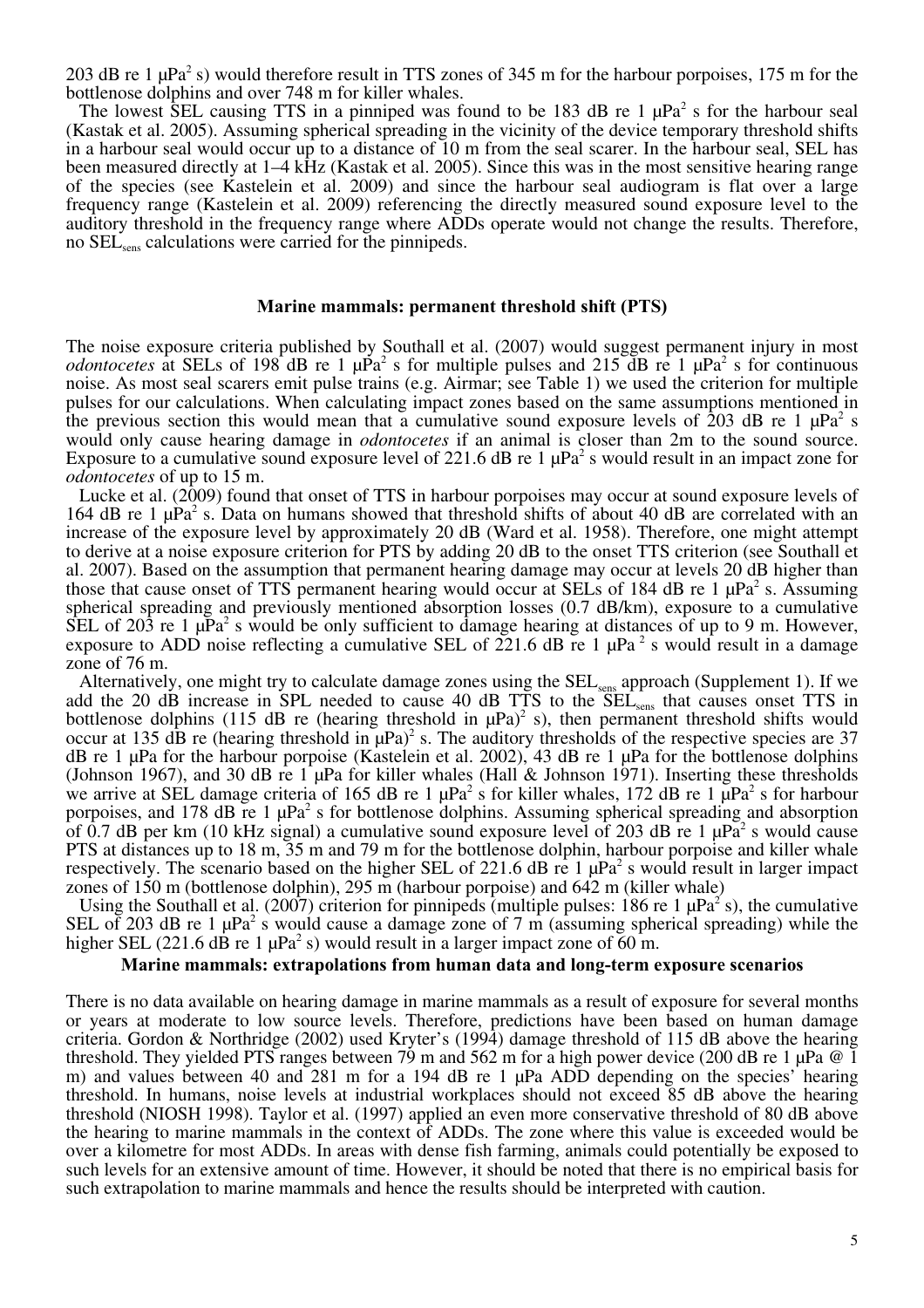### **ADD effects on other marine life**

The literature provides less data on the effects of underwater noise on hearing in fish than it does in mammals (Popper & Hasting 2009). Assessing hearing damage in fish is complicated by the fact that auditory sensitivity and hearing ranges vary dramatically across species. While some species evolved specific adaptations which result in more sensitive hearing over a broader frequency range other species have much more restricted hearing abilities (Popper & Hasting 2009). Temporary threshold shift and hair cell damage have only been demonstrated in a limited number of species (Popper & Hasting 2009). Hair cell damage has been found in cod exposed to a 400 Hz signal sound pressure levels of 180 dB re 1  $\mu$ Pa for several hours (Enger 1981). Similarly, hair cell damage was found in oscars *Astronotus ocellatus* that were exposed to 300 Hz sine wave sounds of the same source levels (Hastings et al. 1996) and snappers that were repeatedly exposed to airgun emissions (received levels up to 180 dB re 1 μPa, peak frequencies between 20–100 Hz) used for seismic surveys (McCauley et al. 2003). The signals used in these studies had most energy concentrated in a frequency range where the tested fish species were most sensitive. In contrast, very few ADDs emit any significant amount of energy at frequencies below 2–3 kHz making it unlikely that ADDs could cause similar effects. For instance, the signal component with the lowest frequency emitted by an Ace-Aquatec ADD has a frequency of 6 kHz and a source level of only 178 dB re 1 μPa (Lepper et al. 2004). This is well below the received levels found to cause hair cell damage in all previously mentioned studies.

Temporary threshold shift has been most thoroughly documented in freshwater *cyprinids* which possess excellent hearing abilities. Goldfish developed weak temporary threshold shift after just 10 min of sound exposure to white noise at received levels of 170 dB re 1 μPa (Smith et al. 2004a). Fathead minnows (*Pimephales promelas*) exposed to band-limited noise (0.3 and 2 kHz) for 1 hour exhibited TTS at even lower received levels of only 142 dB re 1 μPa (Scholik & Yan 2001). While these levels were rather low, both studies used broadband noise with significant energy within the main hearing range of the species which is below the typical frequency range of ADDs. Smith et al. (2004b) showed that the sound pressure level difference (sensation levels) between the baseline hearing threshold and levels that cause onset of TTS are a good predictor for the amount of TTS caused. Their data can be used for a rough estimate of the risk that ADDs may pose: sensation level of at about 68 dB would be required to cause significant TTS in the order of 15 dB. The auditory sensitivity of herring at a frequency of about 4 kHz is 136 dB re 1  $\mu$ Pa (Enger 1967) while a 4 kHz segment of a Terecos ADD has a source level of 166 dB re 1 μPa (Lepper et al. 2004). The maximum sensation level caused by the Terecos device would therefore only be 30 dB and hence no such TTS is likely to be caused. In addition the experiment by Smith et al. (2004b) involved noise exposure for 24 h while ADDs usually only produce short bursts of pulses at low frequencies which are then followed by a pause or emissions at even higher frequencies. Similarly, sensation levels would be low in fish with ultrasonic hearing (e.g. shad *Alosa sappidissima,* Mann et al. 1997): the absolute sensitivity of shad at a frequency of 40 kHz is 141 dB re 1 μPa (Mann et al. 1997) while an Ace-Aquatec ADD produces a source level of about 165 dB at 30 kHz (Lepper et al. 2004). Hence, even in the most conservative scenario, assuming maximum overlap between the most sensitive hearing range of shad and the spectrum produced by an Ace-Aquatec ADD, the sensation level would only be 24 dB. The only scenario in which a sensation level caused by ADDs would be somewhat higher is if a marine fish species existed with an absolute hearing sensitivity similar to that of a freshwater cyprinid (i.e. goldfish, minnow). The auditory threshold of goldfish is about 116 dB at 2.5 kHz (Fay 1969) and hence sensation levels caused by a 4 kHz segment of a Terecos ADD would be in the order of 50 dB. Farmed fish species like salmon are unlikely to be affected by ADDs since they are insensitive to frequencies above 1 kHz (see Fig. 1). This has also been confirmed by empirical studies which found no evidence for behavioural responses or any influence on egg fertility at frequencies above 800 Hz (Mate et al. 1987)

Thus, while marine fish species with high-frequency hearing abilities (e.g. *clupeids*) are generally more likely to be affected by ADDs, sensation levels and absolute sound pressure levels inflicted by ADDs are probably insufficient to cause hair cell damage. Similarly, sensation levels in species with ultrasonic hearing would probably be insufficient to cause damage but no empirical TTS data is available for these species. Finally, it is also important to note that in contrast to mammals hair cells in fish can re-grow after acoustic trauma and depending on the exposure scenario damage caused might in some cases only be temporary (Corwin 1981, Popper & Hoxter 1984, Lombarte et al. 1993). However, this does not mean that hearing damage is never of any concern in fish since temporary threshold shifts may have a fitness consequence.

The effect of noise on hearing in reptiles and invertebrates is poorly understood but will depend on the ability of these animals to detect sound. Sea turtles seem to be primarily sensitive to low-frequency sound below 1 kHz (Bartol et al. 1999). Invertebrate detection of vibration stimuli is primarily low-frequency and mostly limited to the particle motion component of the signals. The lateral line of some cephalopods is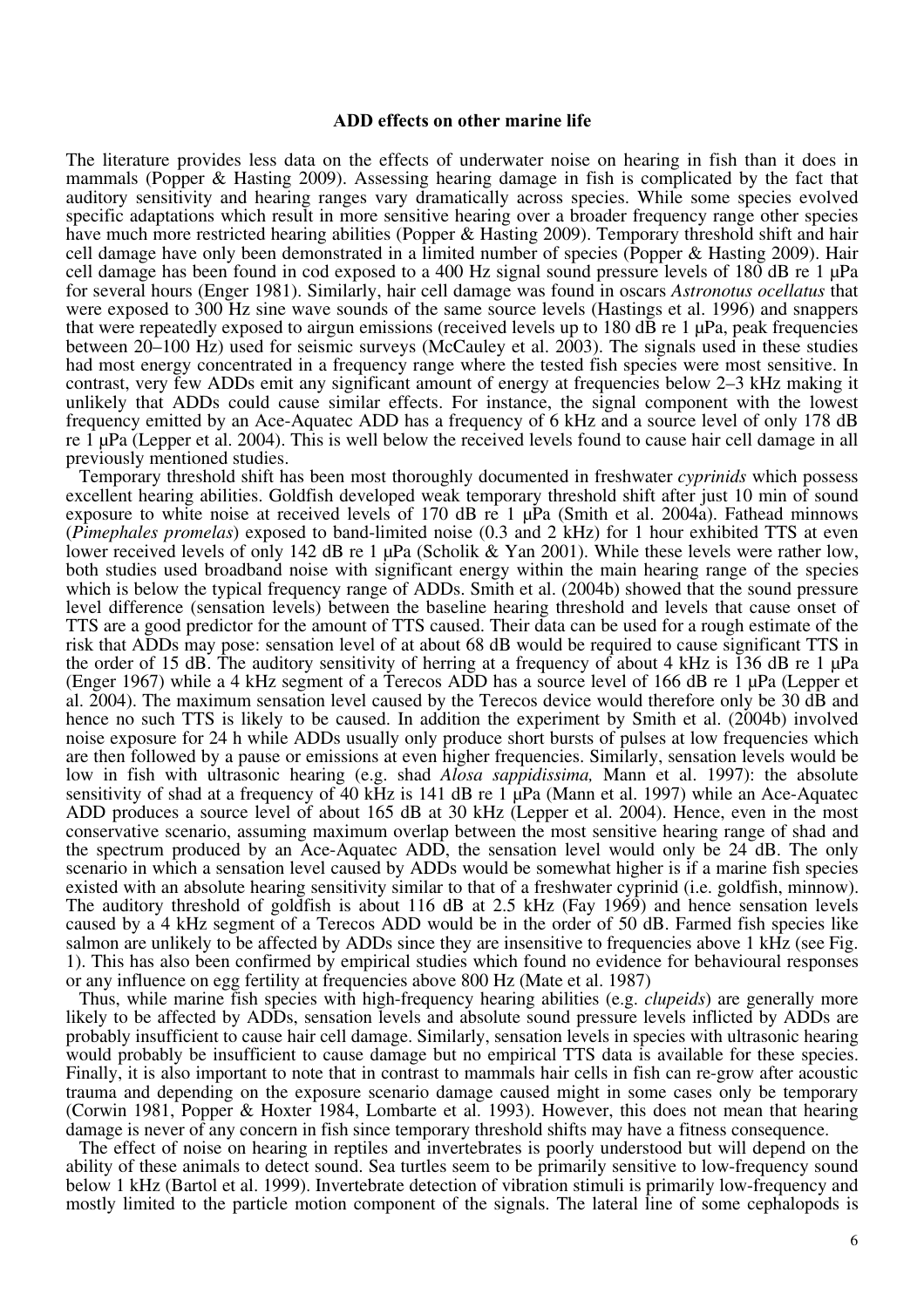sensitive to water movement stimuli up to 100 Hz (Budelmann & Bleckmann 1988). Early studies showed that the statocysts of cephalopods are sensitive to about 100Hz (Packard et al. 1990) while more recent studies revealed sensitivity to the particle motion component of sound up to 500 Hz (Mooney et al. 2010). The fact that auditory sensitivity at high frequencies is low or non-existent is also supported by a study that showed cephalopods exhibiting no avoidance responses to simulated high intensity ultrasonic odontocete clicks (Wilson et al. 2007). This suggests that the effects of noise on some of these species may be similar to that on fish with no specialised hearing and hence ADDs are unlikely to affect these animals.

#### LITERATURE CITED

Au WWL (1993) The sonar of dolphins. Springer Verlag, NewYork, NY

- Bartol SM, Musick JA, Lenhardt ML (1999) Auditory evoked potentials of the loggerhead sea turtle (*Caretta caretta*). Copeia 1999:836–840
- Budelmann BU, Bleckmann H (1988) A lateral line analog in cephalopods: water waves generate microphonic potentials in the epidermal head lines of *Sepia* and *Lolliguncula.* J Comp Physiol A 164:1–5

Corwin JT (1981) Post-embryonic production and aging of inner-ear hair-cells in sharks. J Comp Neurol 201:541–553

- Enger P (1967) Hearing in herring, Comp Biochem Physiol A 22:527–538
- Enger PS (1981) Frequency discrimination in teleosts-central or peripheral? In: Tavolga AN, Popper AN, Fay RR (eds) Hearing and Sound Communication in Fishes. Springer-Verlag, New York
- Fay RR (1969) Behavioural audiogram of the goldfish. J Aud Res 9:112–121
- Finneran JJ, Schlundt CE (2010) Frequency-dependent and longitudinal changes in noise-induced hearing loss in a bottlenose dolphin (*Tursiops truncatus*) (L). J Acoust Soc Am 128:567–570
- Finneran JJ, Schlundt CE, Carder DA, Clark JA, Young JA, Gaspin JB, Ridgway SH (2000) Auditory and behavioral responses of bottlenose dolphins (*Tursiops truncatus*) and a beluga whale (*Delphinapterus leucas*) to impulsive sounds resembling distant signatures of underwater explosions. J Acoust Soc Am 108:417–431
- Finneran JJ, Schlundt CE, Dear R, Carder DA, Ridgway SH (2002) Temporary shift in masked hearing thresholds in odontocetes after exposure to single underwater impulses from a seismic watergun. J Acoust Soc Am 111:2929–2940
- Finneran JJ, Carder DA, Schlundt CE, Ridgway SH (2005) Temporary threshold shift in bottlenose dolphins (*Tursiops truncatus*) exposed to mid-frequency tones. J Acoust Soc Am 118:2696–2705
- Finneran JJ, Carder DA, Schlundt CE, Dear RL (2010a) Growth and recovery of temporary threshold shift at 3 kHz in bottlenose dolphins: experimental data and mathematical models. J Acoust Soc Am 127:3256–3266
- Finneran JJ, Carder DA, Schlundt CE, Dear RL (2010b) Temporary threshold shift in a bottlenose dolphin (*Tursiops truncatus*) exposed to intermittent tones. J Acoust Soc Am 127:3267–3272
- Fisher FH, Simmons VP (1977) Sound absorption in seawater. J Acoust Soc Am 62:558–564
- Gordon J, Northridge S (2002) Potential impacts of acoustic deterrent devices on Scottish marine wildlife. Scottish Natural Heritage Commissioned Report F01AA404, http://ecologicuk.co.uk/SNHADDReview.pdf, accessed 12 September 2011
- Hall JD, Johnson CS (1972) Auditory thresholds of a killer whale *orcinus-orca* linnaeus. J Acoust Soc Am 51:515–517
- Hastings MC, Popper AN, Finneran JJ, Lanford PJ (1996) Effects of low-frequency underwater sound on hair cells of the inner ear and lateral line of the teleost fish *Astronotus ocellatus.* J Acoust Soc Am 99:1759–1766
- Johnson CS (1967) Sound detection thresholds in marine mammals. In: Tavolga WN (ed) Marine bio-acoustics, Vol. 2. Pergamon Press, Oxford, p 247–255
- Johnston DW (2002) The effect of acoustic harassment devices on harbour porpoises (*Phocoena phocoena*) in the Bay of Fundy, Canada. Biological Conservation, Book 108
- Kastak D, Southall BL, Schusterman RJ, Kastak C (2005) Underwater temporary threshold shift in pinnipeds: effects of noise level and duration. J Acoust Soc Am 118:3154–3163
- Kastelein RA, Bunskoek P, Hagedoorn M, Au WWL, de Haan D (2002) Audiogram of a harbor porpoise (*Phocoena phocoena*) measured with narrow-band frequency-modulated signals. J Acoust Soc Am 112:334–344
- Kryter KD (1994) The handbook of hearing and the effects of noise: physiology, psychology and public health. Academic Press, Orlando, FL
- Lepper PA, Turner VLG, Goodson AD, Black KD (2004) Source levels and spectra emitted by three commercial aquaculture anti-predation devices. Proc 7th European Conf on Underwater Acoustics, ECUA, Delft
- Lombarte A, Yan HY, Popper AN, Chang JS, Platt C (1993) Damage and regeneration of hair cell ciliary bundles in a fish ear following treatment with gentamicin. Hear Res 64:166–174
- Lucke K, Siebert U, Lepper PA, Blanchet MA (2009) Temporary shift in masked hearing thresholds in a harbor porpoise (*Phocoena phocoena*) after exposure to seismic airgun stimuli. J Acoust Soc Am 125:4060–4070
- Madsen RT (2005) Marine mammals and noise: problems with root mean square sound pressure levels for transients. J Acoust Soc Am 117:3952–3957

Mann DA, Lu Z, Popper AN (1997) A clupeid fish can detect ultrasound. Nature 389:341

- Mate BR, Harvey JT (1987) Acoustical deterrents in marine mammal conflicts with fisheries. ORESU-W-86-001, Oregon State University Sea Grant College Program, Newport, OR
- Mate BR, Brown RF, Greenslaw CF, Harvey JT, Temte J (1987) An acoustic harassment technique to reduce seal predation salmon. In Mate BR, Harvey JT (eds) Acoustical deterrents in marine mammal conflicts with fisheries. ORESU-W-86-001, Oregon State University Sea Grant College Program, Newport, OR, p 23–36
- McCauley RD, Fewtrell J, Popper AN (2003) High intensity anthropogenic sound damages fish ears. J Acoust Soc Am 113:638–642
- Mooney TA, Nachtigall PE, Breese M, Vlachos S, Au WWL (2009a) Predicting temporary threshold shifts in a bottlenose dolphin (*Tursiops truncatus*): the effects of noise level and duration. J Acoust Soc Am 125:1816–1826

Mooney TA, Nachtigall PE, Vlachos S (2009b) Sonar-induced temporary hearing loss in dolphins. Biol Lett 5:565–567

Mooney TA, Hanlon RT, Christensen-Dalsgaard J, Madsen PT, Ketten DR, Nachtigall PE (2010) Sound detection by the longfin squid (Loligo pealeii) studied with auditory evoked potentials: sensitivity to low-frequency particle motion and not pressure. J Exp Biol 213:3748–3759